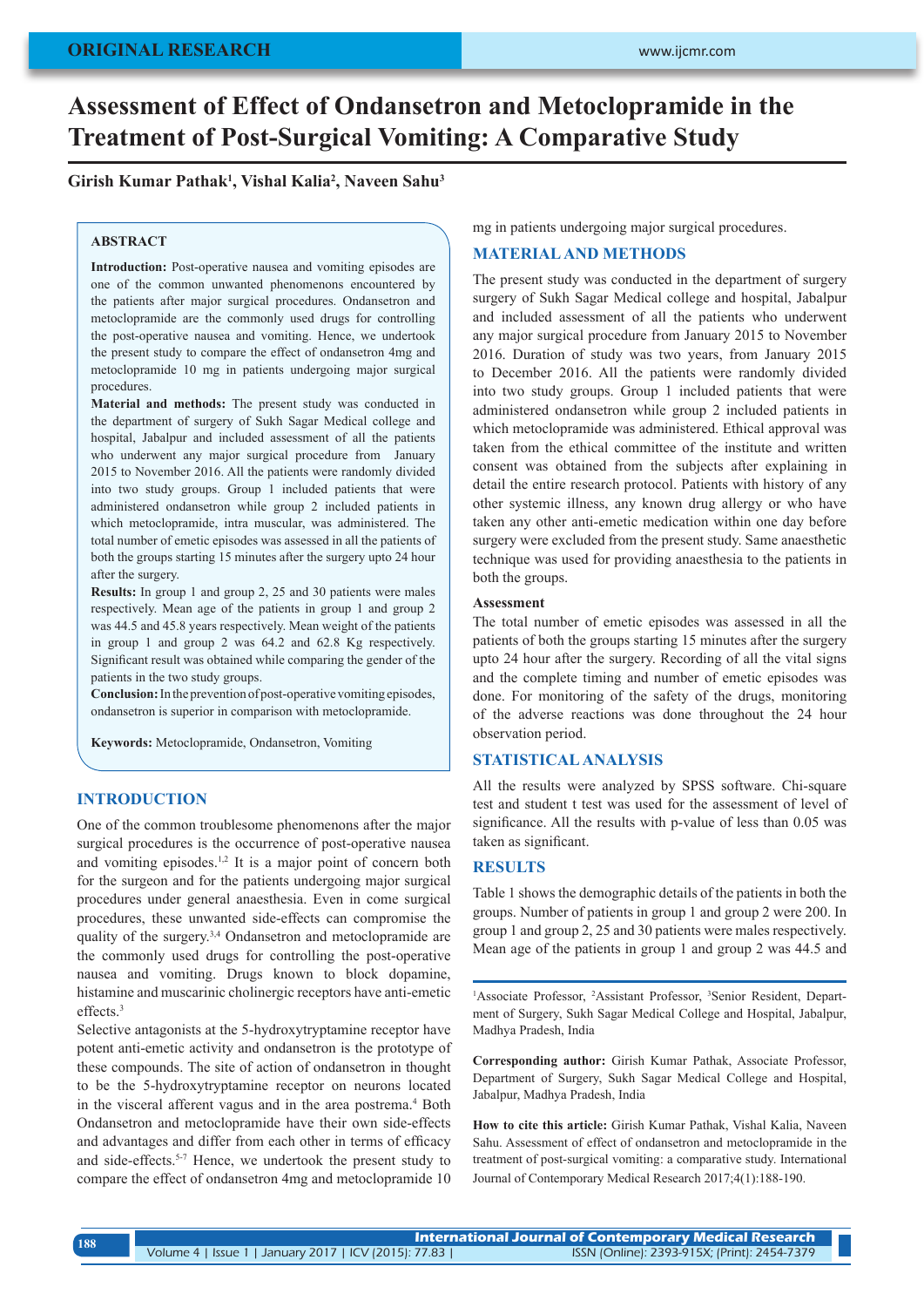45.8 years respectively. Mean weight of the patients in group 1 and group 2 was 64.2 and 62.8 Kg respectively. Significant result was obtained while comparing the gender of the patients in the two study groups. Figure 1 shows demographic details of the patients. Table 2 shows the number of emetic episodes in first 24 hours of surgery after administration of the drug. In group 1 and group2, the number of patients with zero emetic episodes was 100 and 80 respectively. The patients with only one emetic episode during the first 24 hour of surgery in group 1 and group 2 was 20 and 25 respectively. Figure 2 shows the number of emetic episodes in first 24 hours of surgery after administration of the drug.

#### **DISCUSSION**

A high incidence of post-surgical nausea and vomiting are usually observed in female patients undergoing various surgical procedures.8 A higher incidence of post-operative nausea and vomiting has been observed with the use of opioids for extradural infusions after any major surgical procedure.9 Previous studies have shown that 4 mg of ondansetron is more effective in comparison with the 10 mg of metoclopramide in preventing the post-surgical nausea and vomiting.10-12 Hence, we undertook the present study to compare the effect of ondansetron 4mg and metoclopramide 10 mg in patients undergoing major surgical procedures.

In the present study, we observed that in comparison with metoclopramide, ondansetron was significantly superior in controlling the episodes of emesis (Table-2). Significant results were obtained while comparing the number of emetic episodes in between the two study groups. Chen et al compared the efficacy of ondansetron with metoclopramide for the prevention of post-operative nausea and vomiting in patients after major gynaecological abdominal surgery. Anaesthesia was standardized using thiopentone, atracurium and methadone for induction followed by isoflurane in nitrous oxide-oxygen mixture. Fifty patients were randomized in a double-blind fashion to either receive intravenous) ondansetron 4 mg or metoclopramide 10 mg during closure of the pelvic peritoneum. The incidence and frequency of vomiting, and the incidence of severe nausea was recorded for 24 h after surgery. Ondansetron 4 mg and metoclopramide 10 mg had similar but short lasting efficacy for the prevention of vomiting in patients who received continued opioid analgesia after major gynaecological surgery. Morris et al compared the effect of Ondansetron with metoclopramide for prevention of post-operative nausea and emesis in in-patients undergoing major gynaecological surgery in this double-blind, randomized, placebo-controlled, multicentre study. A total of 1044 patients received a single intravenous (i.v.) injection of study medication immediately before induction of anaesthesia. Nausea and emesis were assessed over the 24 h post-operative period. Significantly more patients who received ondansetron experienced no emetic episodes (44%) compared with those who received metoclopramide (37%,  $P = 0.049$ ) or placebo (25%,  $P \le 0.001$ ). No nausea was experienced by significantly more patients who received ondansetron (32%) than with patients who received metoclopramide (24%, P = 0.009) or placebo (16%, P < 0.001). In addition, fewer emetic episodes, less severe nausea and a reduced need for rescue antiemetics were also observed

| Parameter                                    |         | Group 1 | Group 2 | p-value |  |
|----------------------------------------------|---------|---------|---------|---------|--|
| No. of patients                              |         | 200     | 200     |         |  |
| Gender                                       | Males   | 25      | 30      | $0.01*$ |  |
|                                              | Females | 175     | 170     |         |  |
| Mean age in years                            |         | 44.5    | 45.8    | 0.52    |  |
| Mean weight in Kg                            |         | 64.2    | 62.8    | 0.42    |  |
| *: Significant                               |         |         |         |         |  |
| Table-1: Demographic details of the patients |         |         |         |         |  |

| No. of emetic episodes                                                    | Group 1 | Group 2 |  |  |
|---------------------------------------------------------------------------|---------|---------|--|--|
|                                                                           | 100     | 80      |  |  |
|                                                                           | 20      | 25      |  |  |
|                                                                           | 10      | 15      |  |  |
|                                                                           |         |         |  |  |
|                                                                           |         |         |  |  |
| Treatment failure                                                         | 64      |         |  |  |
| <b>Table-2:</b> No. of emetic episodes in first 24 hours of surgery after |         |         |  |  |
| administration of the drug                                                |         |         |  |  |





**Figure-2:** No. of emetic episodes in first 24 hours of surgery after administration of the drug

with ondansetron ( $P < 0.05$  vs. metoclopramide and placebo). Metoclopramide and placebo-treated patients were also 1.5 times (95% Cl 1.5-4.2) and 2.5 times (95% Cl 1.1-2.0) more likely, respectively, to experience nausea post-operatively. Overall, ondansetron was the most effective antiemetic in this patient population.13 Pitkänen et al analyzed seventy-three patients who were scheduled for orthopaedic prosthesis surgery of the hip or knee. They received 4 mL of plain bupivacaine and 0.3 mg of preservative-free morphine i.t. for anaesthesia. The test drugs given in a double-blind and randomized fashion, were either metoclopramide 20 mg, three times, at 6 h intervals